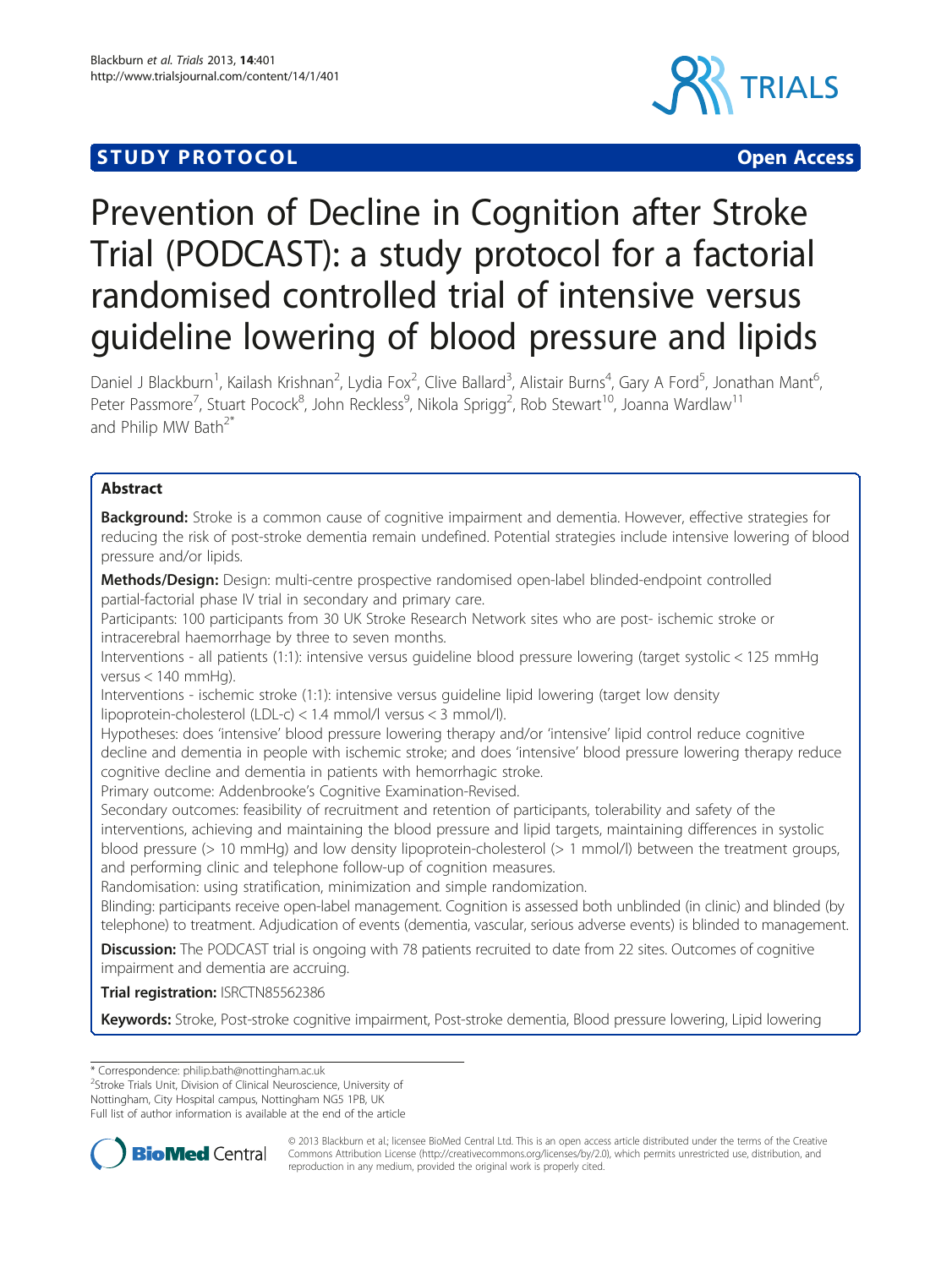### Background

### Post-stroke cognitive impairment

Post-stroke cognitive impairment is common, ranging from 17 to 92%, [\[1,2\]](#page-10-0) and is associated with increased mortality and decreased quality of life [\[3-5](#page-10-0)]. Nevertheless, cognitive impairment may improve or deteriorate following a stroke [\[6](#page-10-0)]. Risk factors for cognitive decline include executive dysfunction, white matter hyperintensities (WMH), ApoE e4 status [[7](#page-10-0)] and atrophy of crucial brain areas [[8](#page-10-0)].

Many potential interventions for preventing cognitive decline have been proposed, including blood pressure (BP) and lipid lowering, antiplatelet agents, anti-oxidant vitamins, and cholinesterase inhibitors. Of these, lowering BP and blood lipids are priorities for testing.

### Blood pressure lowering

Lowering BP post-stroke is highly effective in reducing recurrent and other vascular events, as shown in individual trials (such as Post-stroke Antihypertensive Treatment Study (PATS,  $n = 5,665$ ) and Perindopril protection against recurrent stroke study (PROGRESS,  $n = 6,105$ ) [[9,10](#page-10-0)]) and a meta-analysis of them [[11](#page-10-0)]. However, the effect on cognitive function of lowering BP is far less clear.

Longitudinal studies have shown that premorbid high systolic blood pressure (SBP) and diastolic blood pressure (DBP) are associated with WMH and an increased risk of Alzheimer's disease (AD) and vascular dementia [[12](#page-10-0)-[14](#page-10-0)]. Although no trials have been expressly designed to test the effect of lowering BP on subsequent cognition poststroke, several have included cognition as a secondary outcome measure. Whilst potential benefit was seen in the PROGRESS study [[15](#page-10-0)], none was found in the Prevention Regimen for Effectively Avoiding Second Strokes trial (PRoFESS,  $n = 20,332$ ) [[16](#page-10-0)]. Similar mixed results have been seen in trials of BP lowering in non-stroke populations, for example, the Hypertension in the Very Elderly Trial (HYVET,  $n = 3,845$ ) and Systolic Hypertension in Europe (Syst-Eur,  $n = 4,695$ ) [[17,18](#page-10-0)]. In a meta-analysis involving both stroke and non-stroke patients, lowering BP was associated with less cognitive decline, and a trend to less dementia [[19](#page-10-0)]; meta-regression suggested that the degree of reduction in cognition was related to the magnitude of BP lowering.

The Secondary Prevention of Small Subcortical Strokes (SPS3,  $n = 3,020$ ) factorial trial of intensive versus guideline BP lowering, and aspirin/clopidogrel versus aspirin [[20\]](#page-10-0), in patients with MRI-proven lacunar stroke will be presenting the effects of intensive BP lowering on cognition [\[21\]](#page-10-0) in 2014. The ongoing PRESsure in established cERebral small VEssel disease (PRESERVE, n = 422) trial is also investigating the effect of lowering BP in patients with established cerebral small vessel disease ([http://www.](http://www.controlled-trials.com/ISRCTN37694103) [controlled-trials.com/ISRCTN37694103](http://www.controlled-trials.com/ISRCTN37694103), downloaded 20 June 2013).

### Lipid lowering

The majority of information on lipid lowering and cognition relates to statins rather than older interventions such as fibrates, nicotinic acid derivatives or resins. Statins have pleiotropic effects that include lowering cholesterol (specifically low density lipoprotein-cholesterol (LDL-c)) and reducing platelet activity, inflammation and the release of cytokines and acute phase reactants [[22,23](#page-10-0)]. These effects might limit the progression of Alzheimer's pathology from an asymptomatic state to symptomatic, or deterioration after stroke [[24\]](#page-10-0). Although statins are one of the most widely prescribed drugs with clear health benefits in reducing vascular events, including stroke [\[25](#page-10-0)-[27\]](#page-10-0), and death, there is little direct evidence that lipid lowering prevents cognitive decline in either people with normal cognition or patients with cognitive impairment.

The Heart Protection Study (HPS, n = 20,536) found significant reductions in coronary artery and cerebrovascular events with simvastatin [[28](#page-10-0)] but there was no difference in cognition on treatment (baseline measures were not taken so change could not be assessed), assessed using the Telephone Interview for Cognitive Status (TICS), even when sub-groups of older patients, and those with prior stroke, were analysed. Similarly, the Pravastatin in elderly individuals at risk of vascular disease (PROSPER, n = 5,804) trial in people aged 70 to 82 with vascular risk factors reported no effect on cognition (measured using Mini Mental State Examination (MMSE), Stroop and a series of psychometric tests) [\[29\]](#page-10-0). A meta-analysis of three trials found a nonsignificant trend to higher MMSE scores in patients with AD who were randomised to statin treatment (atorvastatin, simvastatin) [\[19\]](#page-10-0).

Thus, there is no clear evidence that statins reduce the risk of cognitive decline or dementia but this has not been formally examined in a high-risk population. In contrast, there has been some concern that statins are associated with reversible cognitive impairment [\[30\]](#page-10-0), either due to an idiosyncratic response to statins or an underlying mitochondrial dysfunction.

### Methods/design

### Purpose

To develop interventions to prevent cognitive decline and dementia after stroke.

### Primary objectives

### Start-up phase

To determine the feasibility of recruiting and retaining patients, and identify any barriers to achieving BP and lipid targets.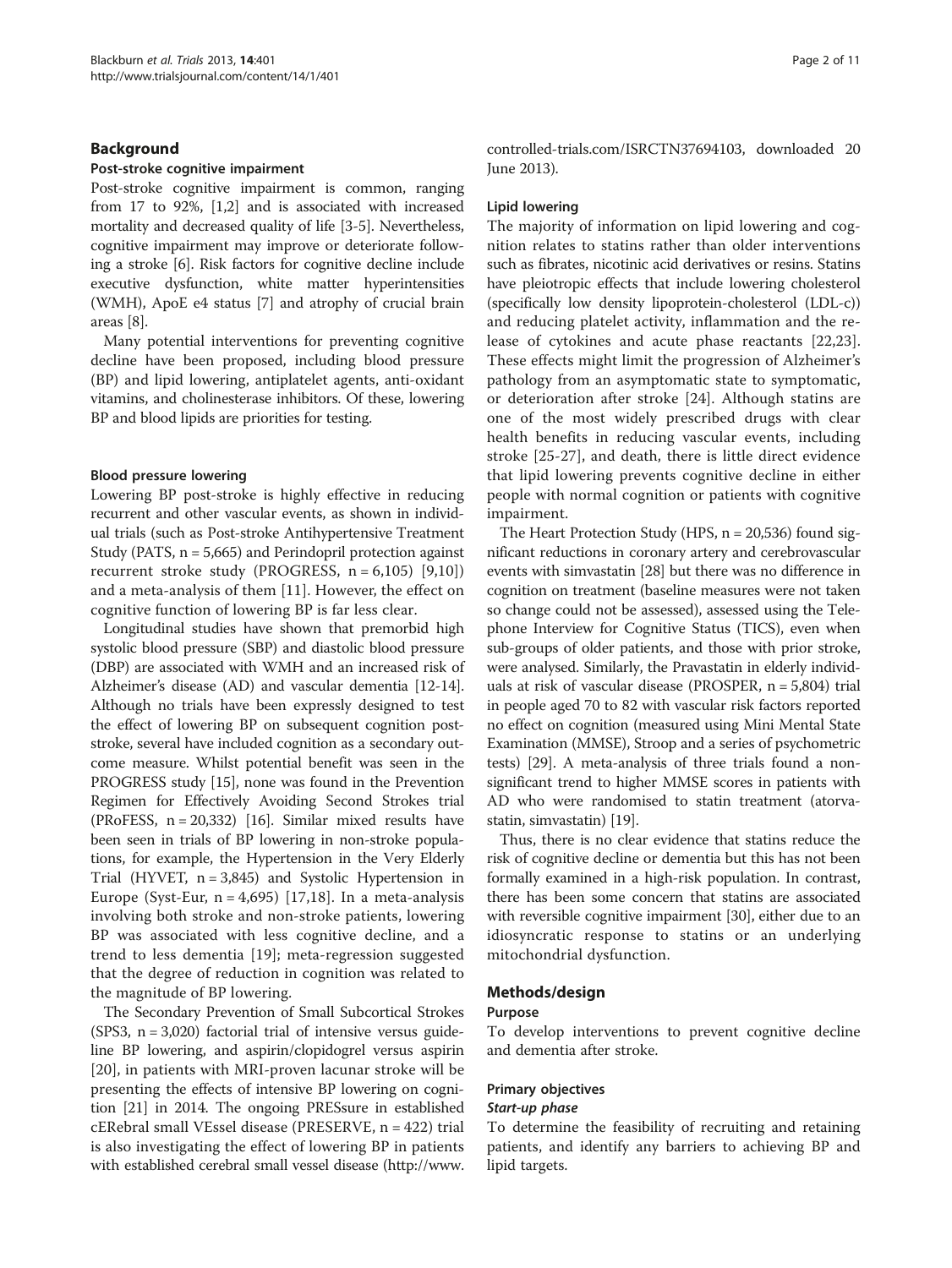### Main phase

To determine if 'intensive' blood pressure lowering therapy, and/or 'intensive' lipid lowering therapy, after stroke reduces cognitive decline and dementia.

### Secondary objectives

### Start-up phase

To determine the feasibility of recruiting and retaining sites, reaching and maintaining target BP and lipid levels, performing cognitive assessment in clinic and by telephone, and the tolerability and safety of the management strategies.

### Main phase

To determine if 'intensive' blood pressure lowering therapy, and/or 'intensive' lipid lowering therapy, after stroke reduces poor quality of life, poor function, depression, stroke recurrence, vascular events, and death.

### Aims

### Start-up phase

This is assessing the:

- Ability to deliver the protocol
- Ability to recruit 30 recruiting sites
- Ability to recruit and retain 600 participants
- Ability to achieve and maintain differences in systolic  $BP \geq 10$  mmHg and LDL-c  $\geq 1$  mmol/l between the 'intensive' and 'guideline' treatment groups
- Ability to perform clinic and telephone follow-up of outcome measures
- Sensitivity of the Addenbrooke's Cognitive Examination-R (ACE-R) and other cognitive measures to change over time
- Tolerability and safety of the intervention

# Main phase

A main phase was planned to assess the safety and efficacy of intensive versus guideline BP and lipid management in preventing cognitive decline. A total of 3,400 patients (start-up 600, main 2,800) post-stroke were planned. However, the main phase was cancelled 24 months into the pilot phase because of a failure to achieve a sufficiently high recruitment rate.

# Design

PODCAST is a multi-centre prospective randomised open-label blinded-endpoint controlled partial-factorial phase IV trial. The study is conducted according to the principles of the Declaration of Helsinki and 'International Conference on Harmonisation of Good Clinical Practice'. Study approval by national (UK, approval 09/H0403/71, date 12 November 2009) and local research ethics committees (all centres) has been obtained. As a management

trial, the study does not fall under the remit of the UK Medicines and Healthcare Products Regulatory Authority (as confirmed by them). The management of personal data adheres to the UK Data Protection Act 1998. The UK National Institutes Health Research Stroke Research Network supports the trial through screening and recruitment of patients (23 September 2009).

# Patient population

Participants are recruited from hospital-based stroke services, and are consented for a face-to face assessment of cognition (telephone-Mini Mental Status Examination, t-MMSE) and function (modified Rankin Scale, mRS) at 8 to 26 weeks after the stroke. If the participant is eligible and interested after the initial assessment, fasting lipids, glucose, urea and electrolytes, and HbA1c are tested.

### Inclusion criteria

- 1. Age > 70 years and t-MMSE > 16 (maximum score 22); or age  $> 60$  years and t-MMSE 17 to 20
- 2. Functionally independent (mRS 0 to 2).
- 3. Ischemic stroke (IS, any Oxfordshire Community Stroke Project or Trial of Org10172 in Acute Stroke Treatment type [\[31,32](#page-10-0)]) or spontaneous intracerebral haemorrhage.
- 4. Three to seven months post-event (to allow cognitive, neurological, BP and lipid stabilisation [\[33\]](#page-10-0), but avoid attrition).
- 5. Systolic BP 125 to 170 mmHg.
- 6. Total cholesterol (TC) 3 to 8 mmol/l.
- 7. Presence of an informant (ideally two): partner, sibling, child, friend (for Informant Questionnaire on Cognitive Decline in the Elderly, IQCODE [[34\]](#page-10-0)).
- 8. Capacity and willingness to give consent.

# Exclusion criteria

- 1. Participants not meeting inclusion criteria.
- 2. Subarachnoid haemorrhage.
- 3. Secondary intracranial haemorrhage (trauma, arterio-venous malformation, cavernoma).
- 4. No CT/MR brain scan within ten days of index stroke.
- 5. Inability to give consent or do study measures, for example, severe dysphasia, weakness of dominant arm.
- 6. Profound deafness.
- 7. Severe hypertension (systolic BP > 170 mmHg).
- 8. Definite need for 'intensive' BP control.
- 9. Severe hypercholesterolemia (TC > 8 mmol/l).
- 10. Definite need for, or demonstrated intolerance of, 'high intensity' statin.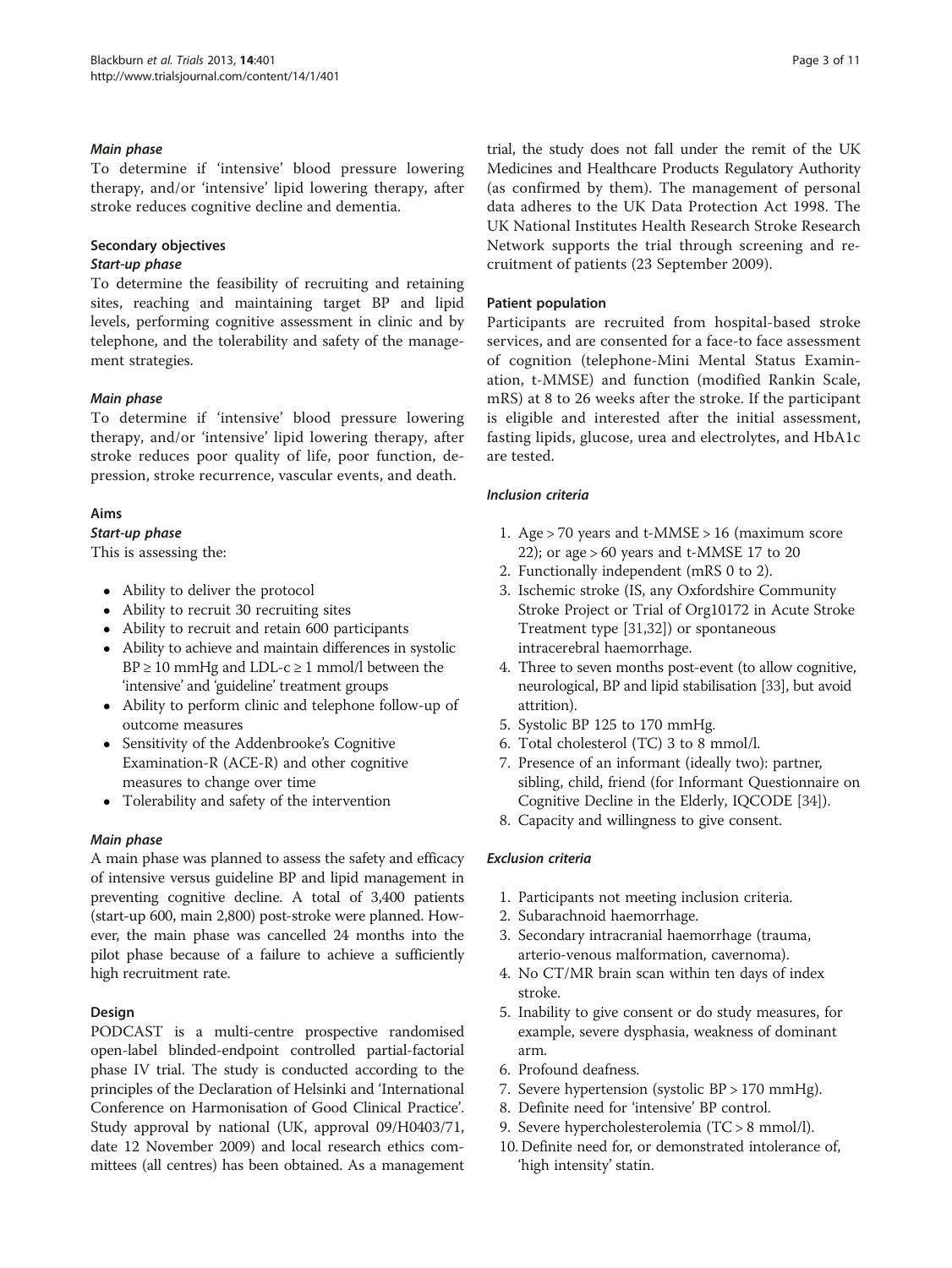- <span id="page-3-0"></span>11. Definite need for a cholinesterase inhibitor for dementia.
- 12. Familial stroke associated with dementia, for example, CADASIL.
- 13. Chronic renal failure: eGFR < 45 (or eGFR < 37 in people of African/Afro-Caribbean origin).
- 14. Liver disease, ALT > three times upper limit of normal, using local laboratories ranges.
- 15. Ongoing participation in trials involving drug and/ or devices. Participants already in another trial may be recruited to PODCAST, provided that participation in the other trial is complete prior to PODCAST randomisation.
- 16. Any serious medical co-morbidity (for example, active malignancy) such that the life expectancy is < 24 months.
- 17. Clinically unstable at the time of enrollment.
- 18. Dementia.

### Informed consent

All participants must have capacity, and be willing and able to provide written informed consent. Participants are screened for potential recruitment during their initial presentation to the hospital stroke services, and are given an information sheet explaining the study.

### Screening consent

Informed consent for formal screening is taken in hospital for conducting the following assessments, 8 to 26 weeks after their stroke:

- Assessment of cognition t-MMSE
- Assessment of function mRS
- Blood test fasting lipids, glucose, urea and electrolytes, HbA1c

The availability of an informant (partner, sibling, child or friend), ideally with a backup, is key. Informants provide information on the participant's prior cognitive state and decline (via the IQCODE).

Both the patient and informant are then given information sheets to take away and review.

# Full consent

Providing the patient fulfils the inclusion–exclusion criteria at the screening visit, full consent is taken at the baseline visit. This includes an assessment of capacity by telling the patient about the trial and then asking them to answer questions based on this information:

- What condition? Stroke
- What is the trial trying to prevent? Dementia
- What are the interventions? Intensive BP and/or lipid lowering

Following any questions about the trial, written informed consent of both the patient and informant is then performed. Patients may also give consent for two sub-studies:

- Ambulatory BP monitoring
- On-treatment CT scan

Part of the consent process involves both the patient and informant agreeing to the latter assuming the right of proxy consent if the patient loses capacity during the trial.

### Randomisation

Eligible and consenting participants are randomised centrally using a secure internet site in real-time: [https://](https://www.nottingham.ac.uk/~nszwww/podcast/podcasttrialdb/podcast_login.php) [www.nottingham.ac.uk/~nszwww/podcast/podcasttrialdb/](https://www.nottingham.ac.uk/~nszwww/podcast/podcasttrialdb/podcast_login.php) [podcast\\_login.php.](https://www.nottingham.ac.uk/~nszwww/podcast/podcasttrialdb/podcast_login.php)

The process of randomisation includes stratification, minimisation and simple randomisation, based on information gathered by the local recruiting investigators. Stratification and minimisation allow for improved matching at baseline: stratification allows variable categories to be treated as nested trials in their own right; minimisation increases statistical power [[35\]](#page-10-0). Simple randomisations reduce predictability. The minimisation variables will be used for adjustment of the primary and secondary analyses.

### **Stratification**

• Stroke type (IS, spontaneous ICH)

Patients with IS are randomised to both BP lowering (intensive versus guideline) and lipid lowering (intensive versus guideline) strategies.

Patients with ICH are randomised to BP lowering (intensive versus guideline) strategy only.

### Minimisation (on key prognostic/logistical variables)

- Age  $(< 70 / > 70$  years)
- Sex (female, male)
- Dysphasia (no, yes)
- Cognition, ACE-R ( $\geq 85$ /< 85)
- Systolic BP (< 150 / > 150 mmHg)
- Total cholesterol  $( $4.0/\geq 4.0$  mmol/L)$
- Function/dependency, mRS  $(0/\geq 1)$
- Brain region (subcortex/cortex)
- Evidence of periventricular white matter lucency (no, yes)
- Time since index stroke  $\left($  < 140 $\right)$  /> 140 days)
- Number of antihypertensive drugs ( $\langle 2/\geq 2 \rangle$
- Already on a statin (yes, no)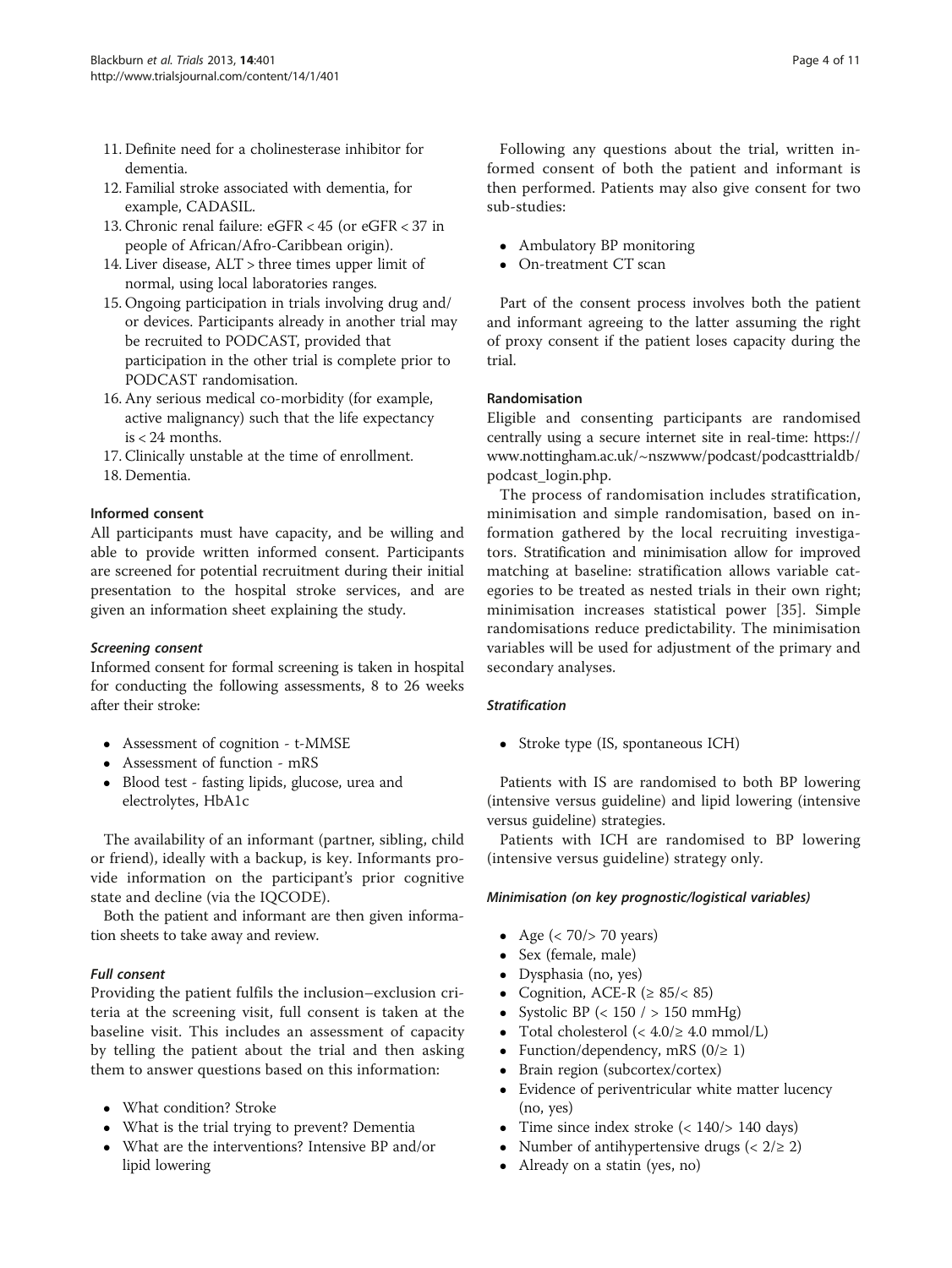### Simple randomisation

On 5% of patients at time of minimisation.

### Randomisation groups

Study participants are randomized to:

- Intensive versus guideline BP lowering all participants
- Intensive versus guideline lipid lowering ischaemic stroke only

As a result, patients can be randomised to one of six groups:

- 1. Intensive BP lowering and intensive lipid lowering (ischaemic stroke only)
- 2. Intensive BP lowering and guideline lipid lowering (ischaemic stroke only)
- 3. Intensive BP lowering only (ICH only)
- 4. Guideline BP lowering and intensive lipid lowering (ischaemic stroke only)
- 5. Guideline BP lowering and guideline lipid lowering (ischaemic stroke only)
- 6. Guideline BP lowering only (ICH only)

Assuming that approximately 10% of patients will be enrolled with ICH, the distribution of patients between the six treatment groups will, for every 100 patients, approximate to 22.5% in each of the four groups of ischaemic stroke patients (intensive versus guideline BP; intensive versus guideline lipid) and 5% in each group of patients with ICH (intensive versus guideline BP).

# Interventions

The trial is assessing management strategies ('intensive' versus 'guideline') rather than particular drugs. All participants receive standard lifestyle advice and rehabilitation (as per NICECG 68, 2008 [\[36\]](#page-10-0)) including: diet, exercise, smoking advice, rehabilitation, psychological assessment and therapy, modification of all risk factors and other relevant interventions.

### Guideline management

Participants randomised to the guideline groups are managed by their general practitioner (GP) who follows national/international guidelines and local practice.

# Guideline BP lowering

It is expected that GPs will aim for a systolic  $BP <$ 140 mmHg.

### Guideline lipid lowering

It is expected that GPs will aim for a LDL-c < 3 mmol/l (or  $TC < 5$  mmol/l).

### Intensive management

Participants in the intensive group are managed by the local hospital stroke research team and medications initiated by the local investigator and continued by the GP. The trial does not stipulate specific drugs but gives examples of drugs (and relevant doses) to use from the different drug classes. Guidance on which drugs to start and add, how to titrate, and how to manage participants with various contra-indications to medications, are included in algorithms; these are updated to include new information as relevant.

Intensive BP and lipid management strategies may be attenuated or stopped if the patient or their informant withdraws consent, for safety, or if unacceptable adverse events develop. If the participant wishes to withdraw from treatment, they are requested to permit primary outcome data to be collected, ideally at the end of the follow-up period.

### Intensive BP lowering

Two targets are required for intensive BP lowering:

- Systolic  $BP < 125$  mmHg
- Difference in systolic BP between intensive and guideline groups > 10 mmHg

Additional guidance on salt and alcohol restriction, and weight reduction is given. The intensive BP treatment algorithm is based on NICE guidelines relating to stroke (CG68 2008 [[36](#page-10-0)]), hypertension (CG127 2011) and type 2 diabetes (CG66 2006, partially updated by CG87 [[37\]](#page-10-0)). The algorithm is only a guide and investigators may choose other medications depending on local policy and practice as long as they fit with the overall design of the trial, that is, to achieve intensive BP lowering.

Suitable drug classes and example drugs are:

- $\bullet$  'A' = angiotensin converting enzyme inhibitor (ACE-I, for example, perindopril 2 to 8 mg daily (od), ramipril 1.25 to 5 mg twice daily (bd)) or angiotensin receptor antagonist (ARA, for example, losartan 25 to 100 mg od, candesartan 8 to 32 mg od)
- 'B' = beta (β)-receptor antagonist (for example, atenolol 25 to 100 mg od, bisoprolol 5 to 20 mg od)
- $\bullet$  'C' = calcium channel blocker (for example, amlodipine 5 to 10 mg od, nifedipine LA 30–60 mg od, verapamil SR 120 to 240 mg od)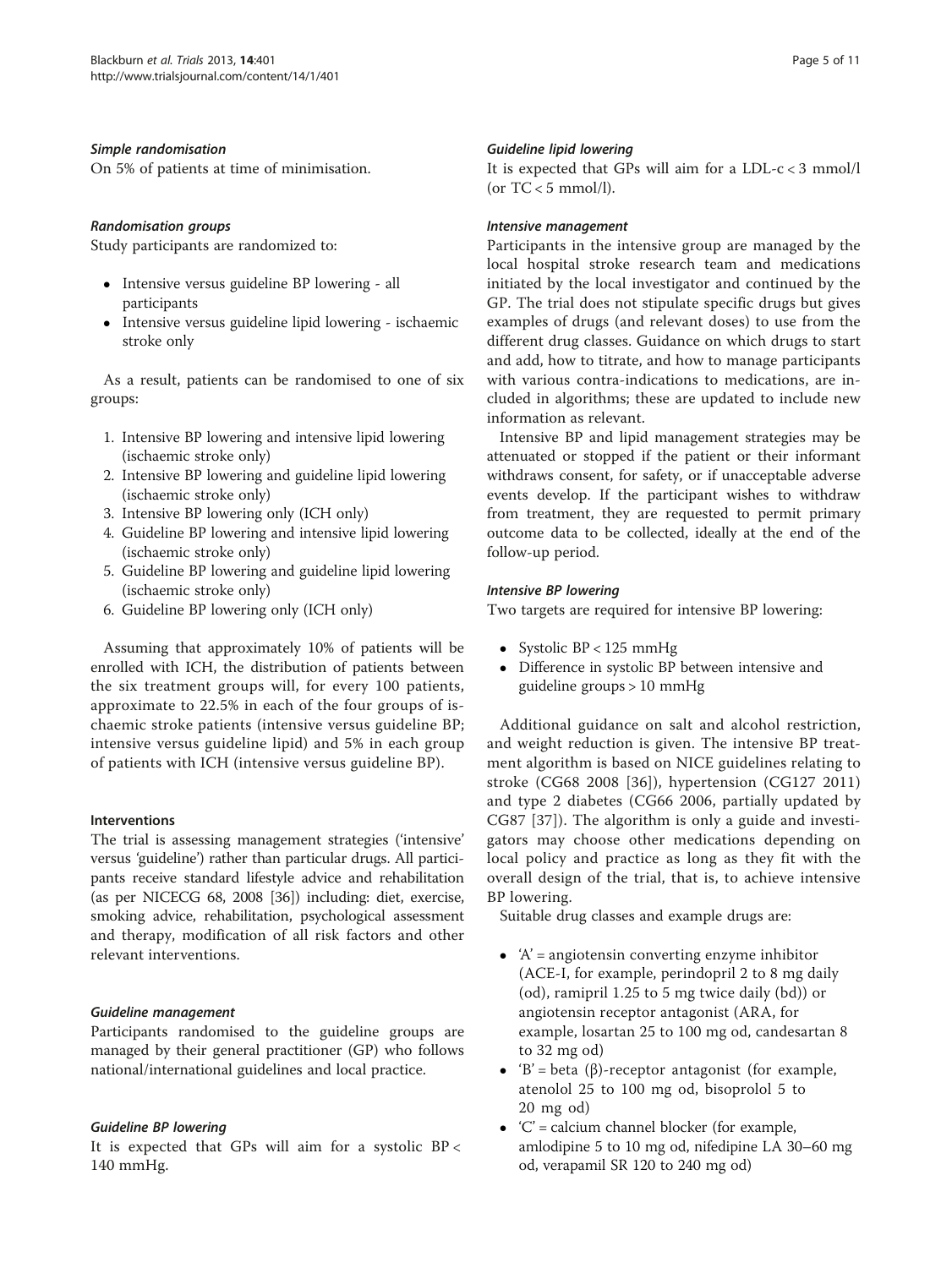- $\bullet$  'D' = diuretic (for example, bendroflumethiazide 2.5 mg od, hydrochlorothiazide 12.5 mg od, indapamide 2.5 mg od)
- $\bullet$  'K' = potassium-sparing diuretics (for example, spironolactone 12.5 to 100 mg od, amiloride 5 to 20 mg od)
- $Z' = alpha (α) receptor antagonists (for example,$ doxazosin 4 to 16 mg od)
- $\bullet$  'M' = centrally acting drugs (for example, moxonidine 200 to 600 μg daily in divided doses)

In the absence of contraindications, participants should be started on either:

- An 'A' drug, with subsequent addition of a 'C' then 'D' drug (as required)
- A 'C' drug, with subsequent addition of an 'A' then 'D' drug (as required)

If additional treatment is needed to reach target, fourthline and additional options include:

- Add a K or Z drug, then the other
- Add an 'M' drug

### Intensive lipid lowering

Two targets are required for intensive lipid lowering:

- Calculated LDL- $c < 1.4$  mmol/l
- Difference in LDL-c between intensive and guideline groups > 1.0 mmol/l

If LDL-c cannot be calculated (for example, due to an elevated triglyceride level), targets for TC are used instead:

- $\bullet$  TC < 3.1 mmol/l
- Difference in TC between intensive and guideline  $groups > 1.0 mmol/l$

Drug therapy for the intensive lipid arm will typically comprise:

- A third-generation statin (for example, atorvastatin 80 mg od) [\[38\]](#page-10-0)
- Then add ezetimibe (10 mg od)
- Then add a resin

Additional guidance on the use of plant stanols/sterols as part of meals, and weight reduction is given. The algorithm for intensive lipid reduction builds on NICE guidelines (CG67, 2008 [[39\]](#page-10-0), ezetimibe [[40\]](#page-10-0)). Again, the algorithm is only a guide and investigators may choose other treatment strategies depending on local policy and practice as long as they fit with the overall design of the trial, that is, to achieve intensive lipid lowering.

### Standard care

Participants receive standard evidence-based care on top of the interventions, including (as appropriate):

 IS: anticoagulation (cardioembolic stroke), antiplatelets (other IS), carotid endarterectomy

# Blood pressure and lipid measurements Blood pressure (BP)

BP measurements are performed using a validated automated BP monitor, for example, Omron 705CP or 705CP II. These devices have been validated by the British Hypertension Society [\[41](#page-10-0)], and were used in the positive ASCOT hypertension mega-trial involving 20,000 patients [[42](#page-10-0)]. Baseline and follow-up systolic and diastolic BP and heart rate (HR) readings are taken by trained staff in the nonparetic arm with the participant sitting (three readings) and then standing (one reading).

### Ambulatory BP monitoring (ABPM)

In centers with ABPM equipment (for example, SpaceLabs 90207), participants have 24 hour ABPM performed at baseline and than on treatment every six months. Twentyfour hour, day-time (07.00 to 23.00 thrice hourly) and night-time (23.00 to 07.00 hourly) ABPM data are recorded. From these, a number of measures are calculated:

- Mean SBP, DBP and HR for each time interval
- Peak SBP and HR profile over 24 hours
- BP and HR variation as standard deviation and coefficient of variation (= SD/Mean)

### Lipid measurement

Fasting lipids are measured at an accredited clinical biochemistry laboratory. Fasting should be performed overnight and measurements made at least one month after the last change in lipid lowering therapy. Lipid measurements utilize standard techniques and comprise:

- $\bullet$  TC
- Triglyceride (TG)
- HDL cholesterol (HDL-c)
- LDL-c (calculated)

### Outcome measure

### Screening

An abbreviated form of the t-MMSE is used to screen patients so that those with dementia are excluded.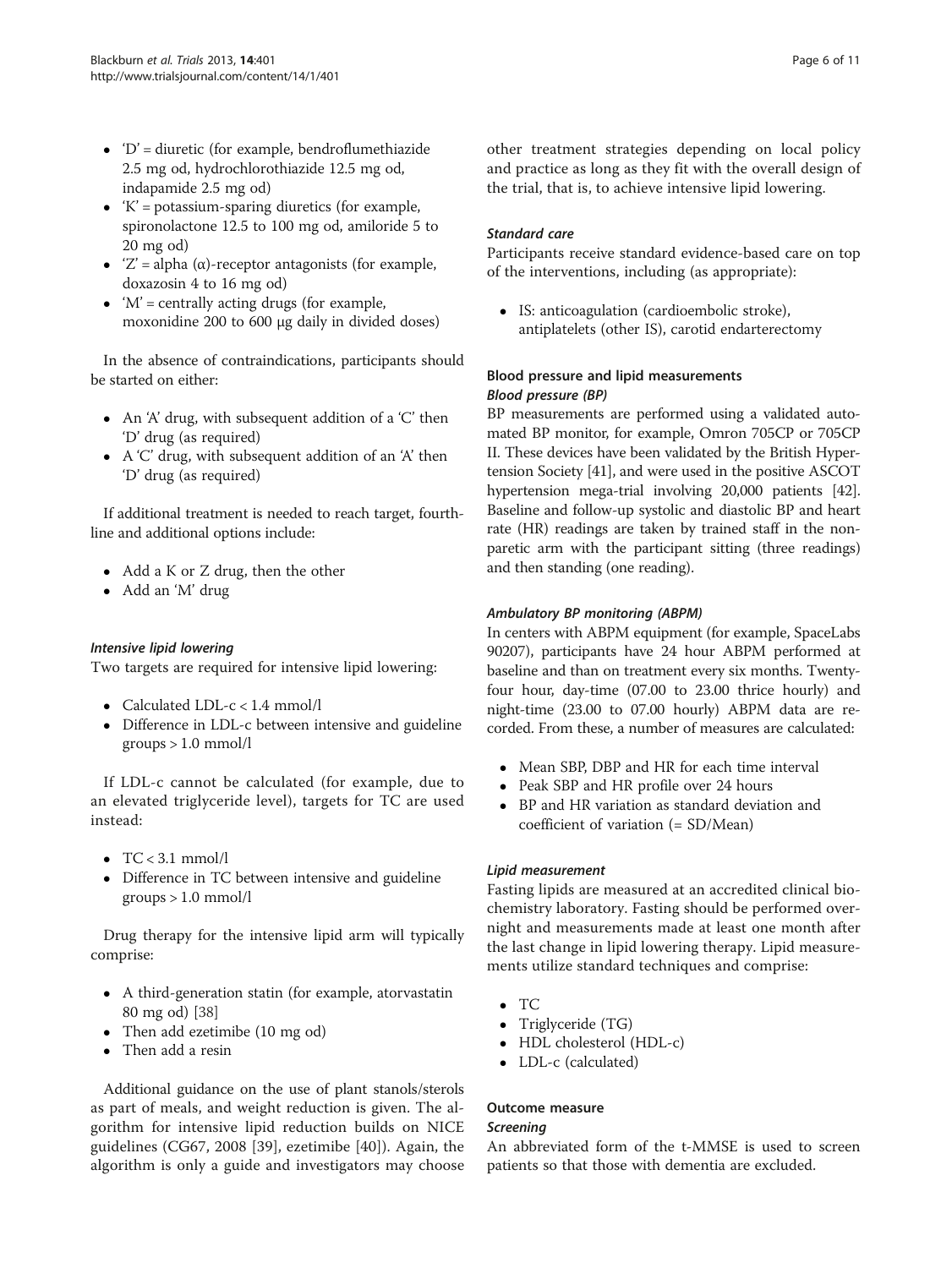### Primary outcome

The primary outcome is the Addenbrooke's Cognitive Examination-Revised (ACE-R), which includes the MMSE. The ACE-R is measured at baseline and at each six-month research clinic visit.

### Secondary outcomes

These are assessed at baseline and at each six-month research clinic visit.

- Cognitive outcomes, participant: MoCA, TICS, Stroop and trail-making A and B
- Cognitive assessment, informant: IQCODE
- Cognitive impairment  $(ACE-R < 89)$
- Cognitive decline (reduction in ACE-R by  $\geq$  10, or  $ACE-R < 89$
- Dementia (DSM IV)
- Quality of life: Euro-Qol (EQ-5D and EQ-VAS). A health utility status will be calculated from the EQ-5D using the UK version of the time trade-off algorithm
- Mood: Zung Depression rating Scale (ZDS, short form)
- Function: modified Rankin Scale (mRS), Barthel Index (BI)
- Health resource utilisation: face-to-face survey with participant and carer
- Vascular event: stroke recurrence (by type), myocardial infarction (MI), peripheral arterial disease (PAD)
- Serious adverse events (SAE)
- Disposition: home, home with carer, residential home, nursing home, hospital, death
- Haemodynamics: blood pressure, heart rate
- Blood: fasting lipids (TC, TG, HDL-c, LDL-c)
- Blood: Urea and electrolytes, glucose, HbA1c

A head CT/MR scan is performed once participants have been in the trial at least twelve months (six months minimum). Comparison of this with the index stroke CT scan will allow changes to be identified: new stroke lesions, white matter disease, atrophy.

Dementia, vascular events, and brains scans are adjudicated by experts blinded to treatment assignment. All patients are registered with the Office for National Statistics to identify death and its certified cause.

# Sample size calculation

# Start-up phase

Recruitment of 600 participants (300 per BP group, approximately, 270 per statin group) will be sufficient to demonstrate adequacy in recruitment of sites and participants, whether sufficient on-treatment differences in BP and lipids can be obtained and maintained, and whether cognition can be assessed satisfactorily. No formal sample size calculation is relevant to this part of the trial.

### Main phase

Using the ACE-R, expanded to include death, as the primary outcome, the whole trial (start-up plus main phases) will need a sample size of 3,400 (1,700 per BP group) poststroke participants, assuming:

- Significance,  $\alpha = 5\%$
- Power  $(1-\beta) = 90\%$
- Rate of cognitive impairment or death in guideline BP group = 25% at five years (main trial, average length of follow-up four years) [\[34\]](#page-10-0)
- Rate of cognitive impairment or death in 'intensive' BP group = 20%, that is, absolute risk reduction  $(ARR) = 5%$  (number-needed-to-treat = 20), relative risk reduction (RRR) = 20%
- Losses to follow-up  $= 3\%$

Hence, 765 participants (0.225  $\times$  3,400) are anticipated to develop cognitive impairment or die. The sample size allows a smaller but clinically worthwhile decline in cognitive decline to be identified with 80% power, that is, ARR = 4.5% (RRR 18%). Since there are less existing data on the effect of cholesterol lowering on cognition, the statin factor will assume the same RRR (20%) but have less power (approximately 86%) since it will only involve participants with ischemic stroke (approximately 3,060).

Changing from a binary to ordinal analysis of cognitive outcomes may allow for a reduction in sample size of up to 30%, as seen in the 'Optimizing Analysis of Stroke Trials' (OAST) collaboration for functional outcome after stroke [\[43](#page-10-0)]. Providing ordinal analysis appears to be more efficient than binary analysis for cognition data, the trial will be re-sized according to the method of Whitehead [[44](#page-10-0)]. Analyses will be adjusted for the covariates since this approach increases statistical power [[45](#page-10-0)] and is recommended by the European Agency for the Evaluation of Medicinal Products (EMEA) Ref CPMP/ EWP/560/98). Any such decision to change will be performed prior to database lock, blinded to treatment, and defined explicitly in the Statistical Analysis Plan.

### Statistical analysis

### Feasibility of start-up phase

The feasibility criteria listed in section 2.4.1 are reviewed during the trial. A review at 24 months found that there was no chance of recruiting 600 patients during the internal pilot and that, therefore, the planned main phase should be cancelled (see section 4).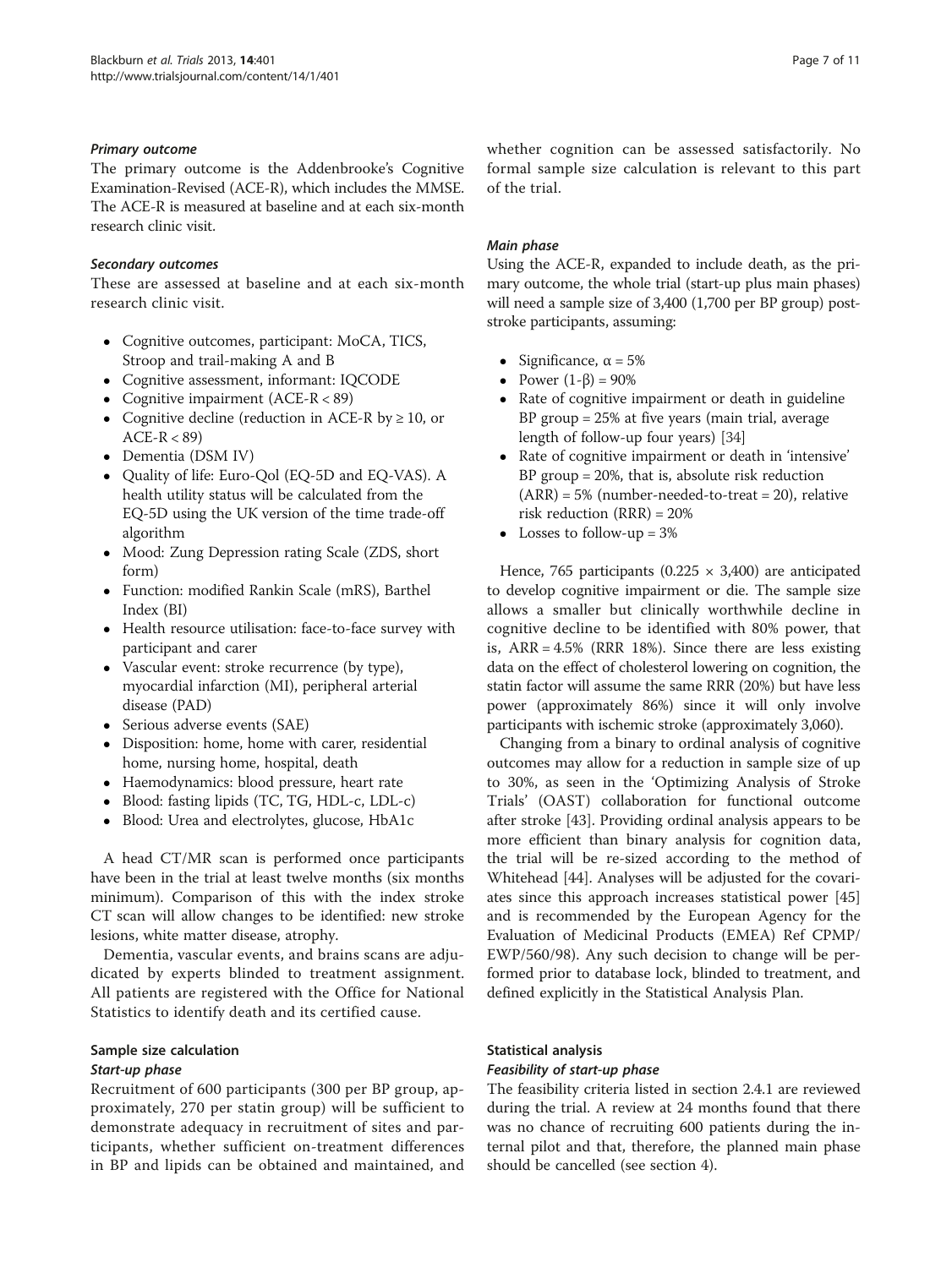### Comparisons between treatment groups

Outcomes will be compared between the treatment groups by intention-to-treat (ITT):

- Intensive versus guideline BP lowering
- Intensive versus guideline lipid lowering

Analyses will be adjusted for baseline values and stroke type, age, sex, SBP, TC, and time from stroke to randomization. Continuous covariates (age, SBP, TC, time) will be used with their raw data, that is, not dichotomized. (The full set of stratification and minimization variables listed in section [Randomisation](#page-3-0) will not be used for adjustment because of the limited anticipated sample size of approximately 100).

### Missing data, and death

Missing data will not be imputed. Participants who die will be assigned discrete values for outcome measures with a value worse than any living value (as is standard for mRS, BI). This avoids giving death the same value as the worst possible outcome when alive (best to worst) or, worse, excluding patients who die (since many dementia trials have been confounded by losses to death). Hence, patients who die will be included in all analyses. The EQ-5D Health Utility State (HUS) gives death a score of 0.

- Addenbrooke's Cognitive Examination-Revised (ACE-R), 100 to 0 with death =  $-1$
- Mini-Mental State Examination (MMSE), 30 to 0 with death  $= -1$
- Telephone-Mini Mental Status Examination (t-MMSE), 18 to 0 with death =  $-1$
- Telephone Interview for Cognitive Status (TICS), 37 to 0 with death =  $-1$
- Stroop (accuracy), 24 to 0 with death =  $-1$
- Trail-making (accuracy) [[46\]](#page-10-0), 25 to 0 with death =  $-1$
- Modified Rankin Scale (mRS), 0 to 5 with death  $= 6$
- Barthel Index (BI), 100 to 0 with death  $= -5$
- EuroQol EQ-5D Health Utility State (HUS), 1 to  $-0.594$  with death = 0
- EuroQol Visual Analog Scale (EQ-VAS), 100 to 0 with death  $= -1$ .
- Zung Depression Scale (ZDS), 25 to 100 with  $death = 102.5$
- Verbal fluency (animal naming), x to 0, with  $death = -1$

# Primary outcome

Comparison of ACE-R (extended to include death - section Missing data, and death) between 'intensive' and 'guideline' BP/lipid lowering groups using multiple linear regression and with adjustment (section Comparisons between treatment groups).

### Secondary analyses

Dichotomous, ordered categorical, continuous and time to event data will be analysed using binary logistic regression (BLR), ordinal logistic regression (OLR), multiple linear regression (MLR) or Cox regression (CR) respectively, and with adjustment (section Comparisons between treatment groups). 95% confidence intervals will be given and  $P < 0.05$  will be considered statistically significant.

The proportion of participants with cognitive impairment or who have died, and cognitive decline or died, will be compared between the treatment groups, as done previously for MMSE (a subset of ACE-R) [[15,28](#page-10-0)]. Nevertheless, where possible, continuous or ordinal outcomes will be used in preference to dichotomous outcomes.

### Governance and funding

### Trial Steering Committee (TSC)

The TSC provides leadership for the trial and determines and monitors the overall strategy. It meets annually, and has teleconference or Email discussions as needed.

### Data Monitoring Committee (DMC)

The DMC reviews unblinded data annually in respect of safety and efficacy, and considers the study in the context of other trials of dementia prevention post-stroke. It meets at least annually.

### Trial Management Committee (TMC)

The Trial Management Committee (TMC) runs the trial, with meetings every three weeks. It is unblinded to BP and lipid levels, and communicates with the Trial Steering Committee (TSC) and investigators as to whether targets are being met.

### Adjudication committees

All adjudication is performed blinded to treatment assignment:

- Dementia is adjudicated by a group of three individuals (AB, CB, GF); each adjudicator sees each event
- Vascular events are adjudicated by a group of three individuals (PP, AM, RH); each adjudicator sees each event
- Serious adverse events are adjudicated by one of two adjudicators (NS, TE)

### Sponsor

The University of Nottingham is the trial's sponsor.

# Funding

The start-up phase of PODCAST is funded jointly and equally by the UK Alzheimer's Society and UK Stroke Association.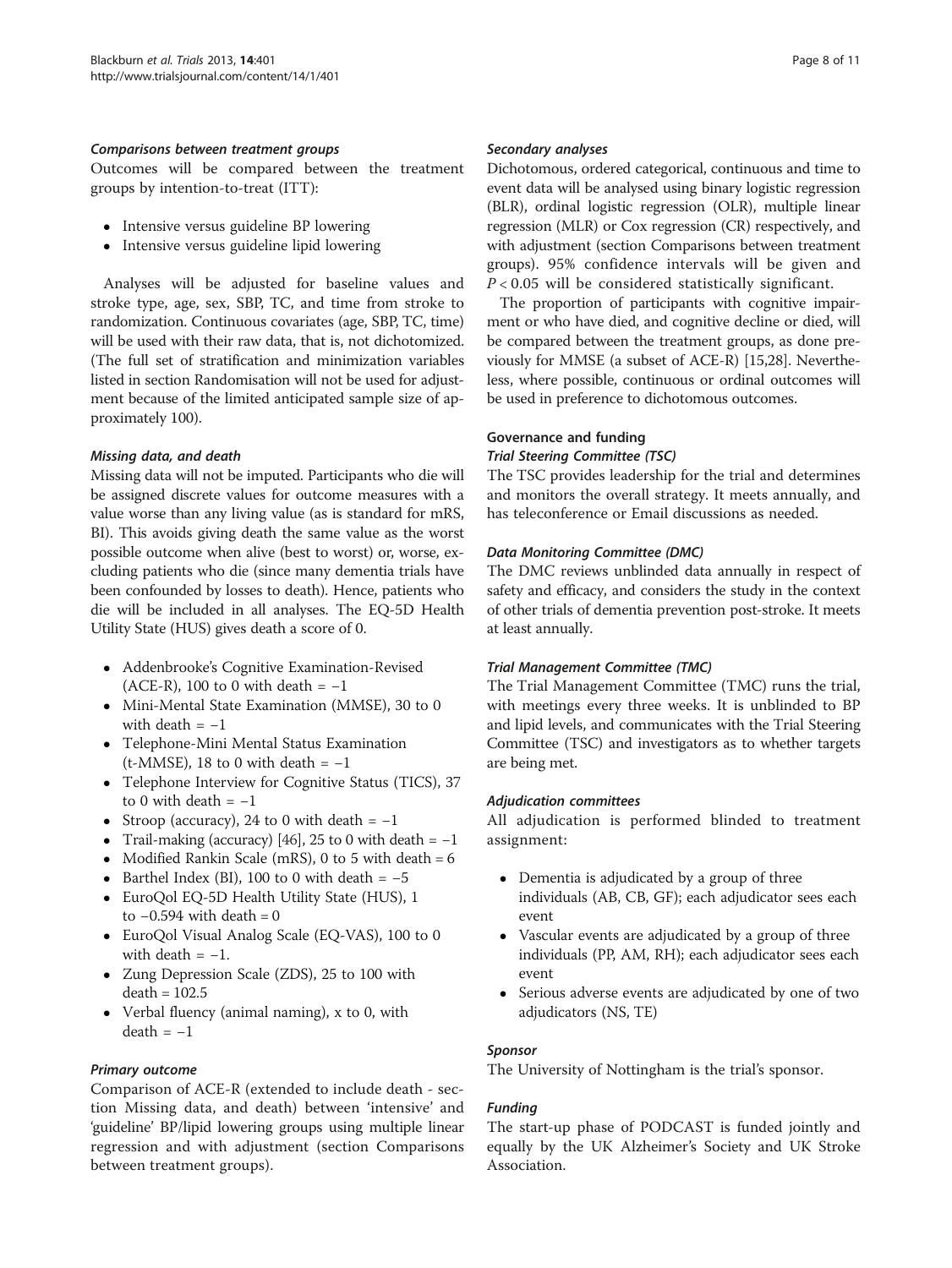# <span id="page-8-0"></span>Trial Status

A lower than planned recruitment of sites and patients has meant that the aspiration to recruit 600 patients over two years has not been realized. A number of reasons explain the poor recruitment:

 Research governance issues. The trial requires both acute hospital trusts (who identify patients, manage intensive BP and/or lipid lowering, and perform clinic follow-ups) and general practices, through Primary Care Trusts (PCTs, who manage guideline BP and/or lipid management), to sign-up. In general, each acute trust is associated with between one and three PCTs so that approval for each recruiting site requires between two and four agreements and contracts. It has proved difficult to coordinate the agreement to deliver the study in a locality between these acute and community trusts.

- NHS Excess Treatment Costs. PCTs were often unwilling to approve payment of treatment costs, often citing the cost of atorvastatin (which is now generic but was not so at the start of the trial).
- Long-term follow-up. Once a cohort of patients is recruited, each patient needs follow-up (which

| Criterion                                      | <b>Previous versions</b>                                                                   | <b>Current version/status</b>                                                                          | Reason                                                                                                                 |
|------------------------------------------------|--------------------------------------------------------------------------------------------|--------------------------------------------------------------------------------------------------------|------------------------------------------------------------------------------------------------------------------------|
| Protocol changes                               |                                                                                            |                                                                                                        |                                                                                                                        |
| Posterior circulation<br>stroke (POCS)         | Excluded                                                                                   | Included                                                                                               | To expand the inclusion criteria; posterior<br>circulation stroke can lead to cognitive decline                        |
| Exclusion of NYHA 3 or 4                       | Exclusion criterion                                                                        | Removed                                                                                                | To simplify protocol                                                                                                   |
| LDL-c target                                   | $< 2.0$ mmol/l                                                                             | $<$ 1.4 mmol/l                                                                                         | Half of patients already at LDL- $c < 2$ at<br>baseline                                                                |
| Total cholesterol                              | $< 4.0$ mmol                                                                               | $<$ 3.1 mmol/l                                                                                         | Ditto                                                                                                                  |
| Glucose monitoring                             |                                                                                            | Glucose, HbA1C                                                                                         | Some BP and lipid drugs may reduce, or<br>cause, diabetes mellitus                                                     |
| Quality of life                                | <b>DEMOOL</b>                                                                              | Removed                                                                                                | To simplify protocol                                                                                                   |
| Screening                                      | As telephone call                                                                          | As research clinic visit                                                                               | To reduce recruitment of ineligible patients                                                                           |
| Time from screening<br>to randomisation        | 2 weeks                                                                                    | 1 week                                                                                                 | To accelerate recruitment                                                                                              |
| Guideline statin dosage                        | Simvastatin 40 mg, pravastatin<br>40 mg, fluvastatin 40 mg                                 | Simvastatin 10 to 40 mg, pravastatin<br>10 to 40 mg, fluvastatin 10 to 80 mg                           | To reflect NICE guidelines on lipid<br>management (CG 67, 2008)                                                        |
| Statin classification                          | Guideline statin:                                                                          | Guideline statin:                                                                                      | To clarify intensive versus guideline lipid<br>lowering management                                                     |
|                                                | simvastatin < 40 mg, pravastatin<br>any dose, fluvastatin any dose,<br>atorvastatin 10 mg. | simvastatin $\leq 40$ mg, pravastatin any<br>dose, fluvastatin any dose,<br>atorvastatin $\leq 20$ mg. |                                                                                                                        |
|                                                | Intensive statin:<br>atorvastatin $\leq 40$ mg                                             | Intensive statin: atorvastatin $>$ 20 mg,<br>rosuvastatin any dose                                     |                                                                                                                        |
| Trial duration and<br>participant involvement  | 8 years                                                                                    | 4 years                                                                                                | To shorten trial since the main phase is no<br>longer justified                                                        |
| BP and lipid management<br>in follow-up visits |                                                                                            | planned visits at 3, 6, 12, 18, 24, 30,<br>36 and 42 months                                            | 'Floating' visit at any time outside the To allow enhanced escalation of treatment, as<br>appropriate                  |
| and HR monitoring                              | Baseline and follow-up BP Three measurements in rapid<br>succession                        | Four measurements in rapid<br>succession including one standing                                        | To detect postural hypotension                                                                                         |
| Neuroimaging sub-study<br>scan                 |                                                                                            | CT scan on treatment (plus collection<br>of any clinical scans during treatment)                       | To detect potential affects on atrophy, white<br>matter changes                                                        |
| Follow-up visits                               | Seen in clinic once a year with<br>interval blinded telephone<br>follow-up.                | Seen in clinic once every 6 months                                                                     | To assess latest BP and/or lipid levels and<br>escalate treatment as appropriate                                       |
| Other changes                                  |                                                                                            |                                                                                                        |                                                                                                                        |
| Minimisation variables                         | As in section Minimisation (on<br>key prognostic/logistical<br>variables) above            | Age, systolic BP, LDL-c                                                                                | Small trial size precluded numerous<br>minimisation variables                                                          |
| Email reminders                                |                                                                                            | Twice yearly to investigators.                                                                         | To highlight the need to achieve targets in BP<br>and lipid lowering in patients randomised to<br>intensive management |

# Table 1 Protocol amendments and other changes to trial practice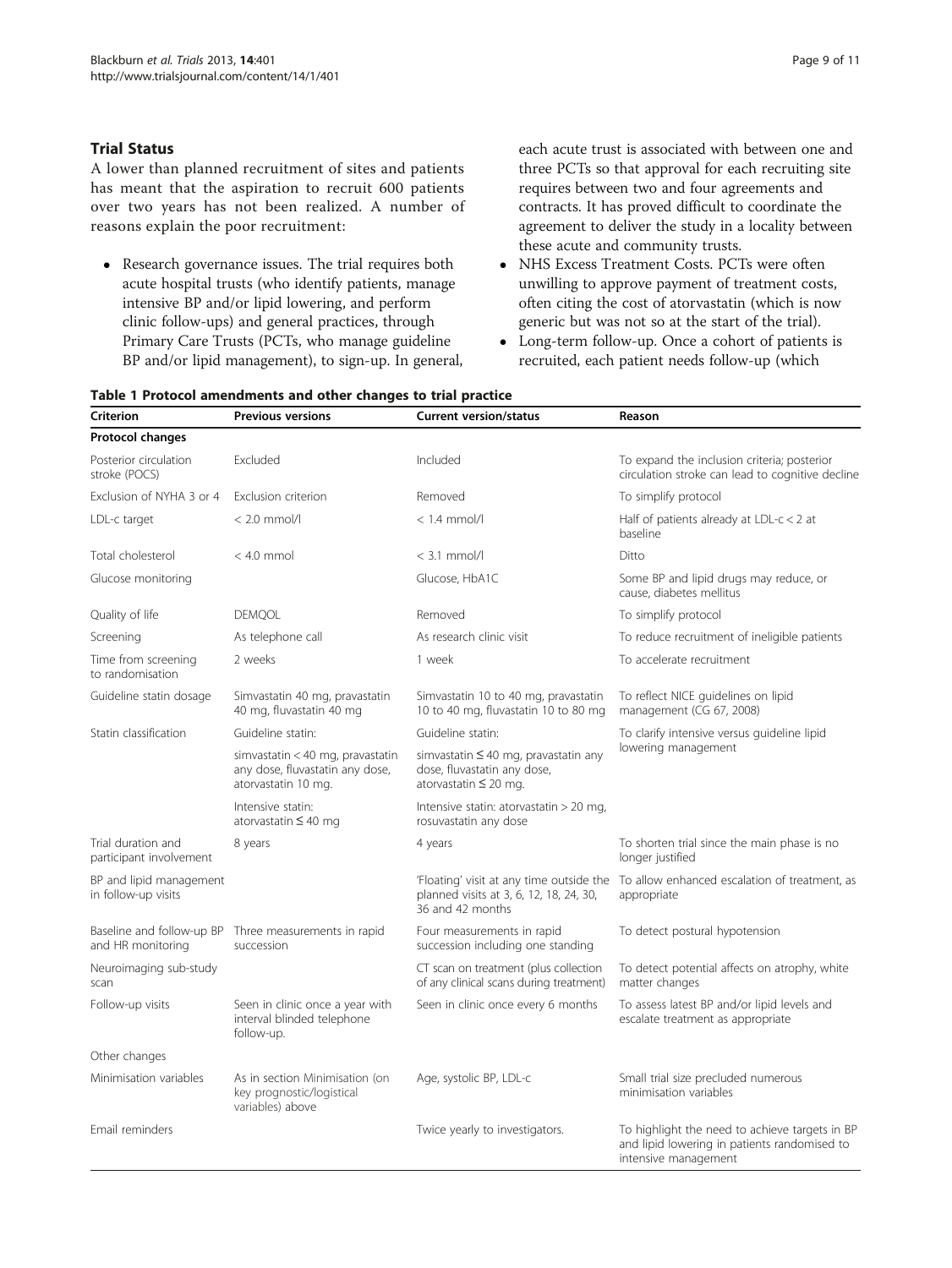typically last two and a half hours) every six months, thereby placing a considerable work load on research staff at acute sites.

 Changes to the original protocol are summarised in Table [1](#page-8-0)

### **Abbrevations**

PODCAST: Prevention of Decline in Cognition after Stroke Trial: TICS: Telephone Interview for Cognitive Status; MOCA: Montreal Cognitive Assessment; ACE-R: Addenbrooke's Cognitive Examintaion-revised; MMSE: Mini-Mental State Examination; od: once daily; bd: Twice daily; PCT: Primary Care Trust; IQCODE: Informant Questionnaire on Cognitive Decline in the Elderly; DSM IV: Diagnostic and Statistical Manual of Mental Disorders edition IV; BP: Blood pressure; SBP: Systolic Blood Pressure; DBP: Diastolic Blood Pressure; ABPM: Ambulatory Blood Pressure Monitoring; HR: Heart rate; MI: Myocardial infarction; PAD: Peripheral arterial disease; eGFR: estimated Glomerular Filtration Rate; ALT: ALanine Transaminase; IS: Ischaemic stroke; ICH: Intracerebral haemorrhage; SAE: Serious adverse events; GP: General practitioner; WMH: White matter hyperintensities; POCS: Posterior Circulation Stroke; ARR: Absolute risk reduction; NNT: Number-needed-to-treat; RRR: Relative risk reduction; ITT: Intention-totreat; CT: Computed Tomography; MR: Magnetic Resonance imaging; TC: Total cholesterol; TG: Triglycerides; HDL-c: High Density Lipoprotein cholesterol; LDL-c: Low Density Lipoprotein cholesterol; OAST: Optimizing Analysis of Stroke Trials'; EMEA: European Agency for the Evaluation of Medicinal Products; BLR: Binary logistic regression; OLR: Ordinal logistic regression; MLR: Multiple linear regression; CR: Cox regression; mRS: Modified Rankin Scale; BI: Barthel Index; HUS: EuroQol EQ-5D Health Utility State; ZDS: Zung Depression Scale; TMC: Trial Management Committee; TSC: Trial Steering Committee; DMC: Data Monitoring Committee.

### Competing interests

The authors declare that they have no competing interests.

### Authors' contributions

DJB and PB drafted the manuscript and updated the current literature for the background section. Statistical advice was provided by SP. CB, PB, AB, GF, JM, PP, SP, JR, RS and JW designed the study and wrote the protocol. All authors read and improved the final manuscript.

### Acknowledgements

### Trial steering committee

Independent experts: John O'Brien (TSC Chair, Cambridge), Stephen Ball (Cardiology, Leeds).

Grant holders: Philip Bath (Stroke, Chief Investigator - lipid lowering arm, Nottingham), Gary Ford (Stroke, Chief Investigator - BP lowering arm, Newcastle), Clive Ballard (Psychiatry, London), Alistair Burns (Psychiatry, Manchester), Jonathan Mant (Public Health, Cambridge), Peter Passmore (Geriatrics, Belfast), John Reckless (Lipids, Bath), Rob Stewart (Psychiatry, London), Joanna Wardlaw (Neuroradiology, Edinburgh), Nikola Sprigg (Stroke, Nottingham).

Patient and Carer representatives: Dave Hanbury, John Murray, Andrew Pepper

Funders' representative: Susanne Sorensen/James Pickett (Alzheimer's Society), Peter Coleman (The Stroke Association).

Sponsor representative: Angela Shone (University of Nottingham).

### Data monitoring committee

John Geddes (Chair, Oxford), Jan Staessen (Hypertension, Leuven), Chris Weir (Statistics, Edinburgh), Lydia Fox (non-voting, statistics, Nottingham).

### Cognition/dementia adjudicators

Alistair Burns (Chair, Psychiatry, Manchester), Clive Ballard (Psychiatry, London), Gary Ford (Stroke, Newcastle).

### Vascular events adjudicators

Peter Passmore (Chair, Geriatrics, Belfast), Amit Mistri (Stroke, Leicester), Rob Henderson (Cardiology, Nottingham).

### Serious adverse event adjudicator

Nikola Sprigg (Stroke, Nottingham), Tim England (Stroke, Derby/Nottingham).

#### **Neuroimaging**

Joanna Wardlaw (Chair, Neuroradiology, Edinburgh), Dan Blackburn (Neurology, Sheffield).

### Health economics

Paul McCrone, Martin Knapp (London).

# Statisticians

Stuart Pocock (Consultant, London), Lydia Fox (Analyst, Nottingham).

# Programming/database management

Lee Haywood, Liz Walker, Richard Dooley (Nottingham).

### Sponsor

University of Nottingham.

### Participating sites (who have given research ethics approval)

Aberdeen Royal Infirmary (NHS Grampian). Aintree Hospitals NHS Foundation Trust. Birmingham Heartlands & Solihull Hospitals NHS Trust. Bradford Teaching Hospitals NHS Foundation Trust. Chesterfield Royal Hospital NHS Foundation Trust. Derby Hospitals NHS Foundation Trust. Doncaster & Bassetlaw Hospitals NHS Foundation Trust. Mid Cheshire Hospitals NHS Foundation Trust. North Cumbria University Hospitals NHS Trust. Newcastle-Upon-Tyne Hospitals NHS Foundation Trust. North Tees and Hartlepool NHS Foundation Trust. Nottingham University Hospitals NHS Trust. Poole Hospital NHS Foundation Trust. Queen Elizabeth Queen Mother Hospital, Margate. Royal Cornwall Hospitals NHS Trust. Royal United Hospital Bath NHS Trust. Royal Bournemouth & Christchurch Hospitals NHS Trust. South Tees Hospitals NHS Foundation Trust. South Tyneside NHS Foundation Trust. University Hospitals of Leicester NHS Trust. Yeovil District Hospital NHS Foundation Trust. York Hospitals NHS Foundation Trust.

### Funding

Jointly and equally by the UK Alzheimer's Society and UK Stroke Association.

#### Author details

<sup>1</sup>Sheffield Institute for Translational Neuroscience, University of Sheffield 385A Glossop Road, Sheffield S10 2HQ, UK. <sup>2</sup>Stroke Trials Unit, Division of Clinical Neuroscience, University of Nottingham, City Hospital campus, Nottingham NG5 1PB, UK. <sup>3</sup>Wolfson Centre for Age-Related Diseases, Wolfson Wing, Hodgkin Building, King's College London, Guy's Campus, London SE1 1UL, UK. <sup>4</sup> Faculty of Medical and Human Sciences, Institute of Brain, Behavior and Mental Health, University of Manchester, Grafton Street, Manchester M13 9NT, UK. <sup>5</sup>Level 6, Leazes Wing, Royal Victoria Infirmary, Newcastle NE14 LP5 UK. <sup>6</sup>General Practice & Primary Care Research Unit, University of Cambridge Addenbrooke's Hospital, Forvie Site, Cambridge CB2 0SR, UK. <sup>7</sup>Institute of Clinical Sciences, Queens University, Belfast, Royal Victoria Hospital, Block B, Belfast BT12 6BA, UK. <sup>8</sup>Department of Medical Statistics, London School of Hygiene and Tropical Medicine, Keppel Street, London WC1E 7HT, UK. <sup>9</sup>Department of Endocrinology, Royal United Hospital, Combe Park, Bath BA1 3NG, UK. 10Section of Epidemiology (Box 60), Institute of Psychiatry (King's College London), De Crespigny Park, London SE5 8AF, UK. <sup>11</sup>Division of Clinical Neurosciences, Western General Hospital, Crewe Rd, Edinburgh EH4 2XU, UK.

### Received: 24 July 2013 Accepted: 28 October 2013 Published: 22 November 2013